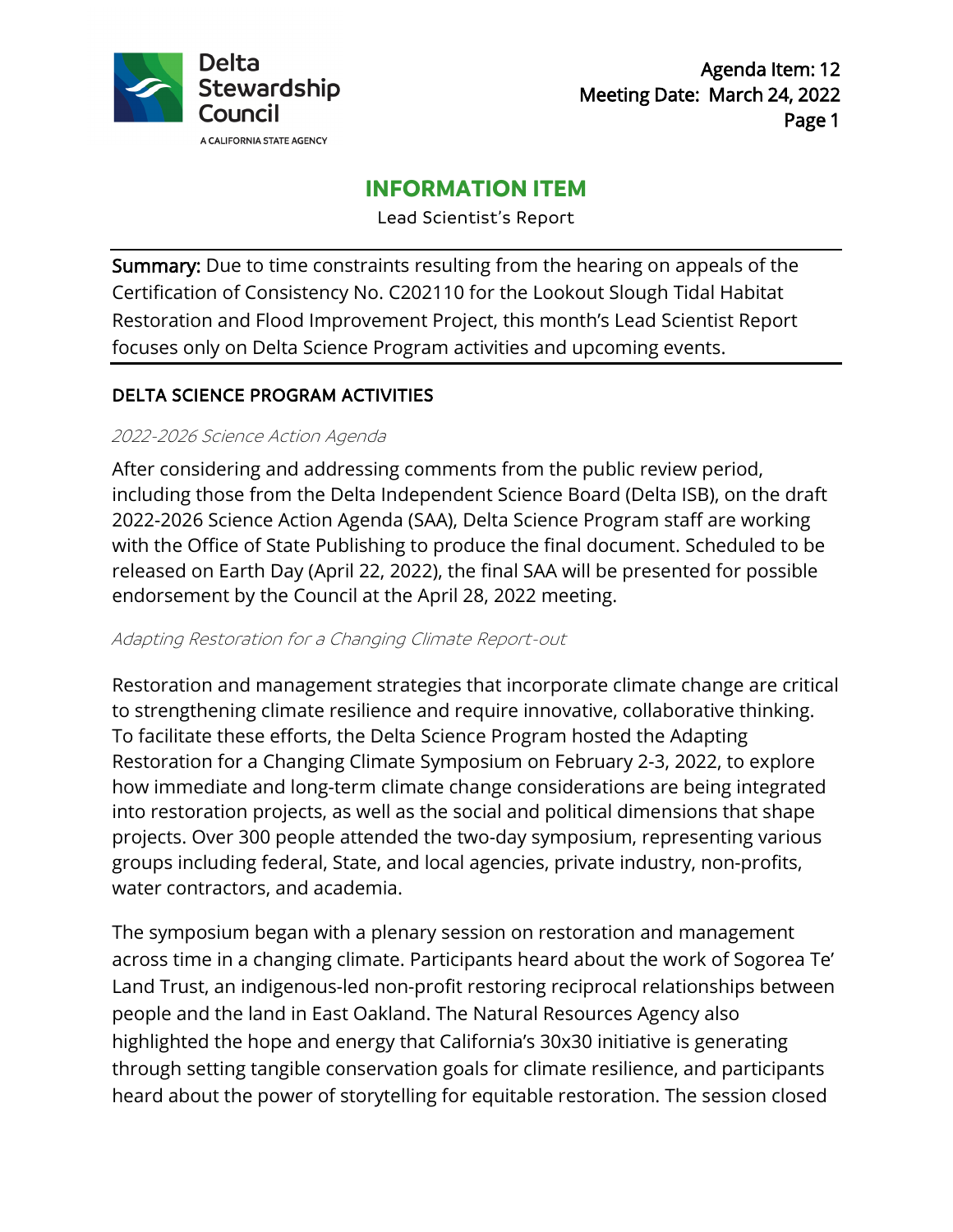# Agenda Item: 12 Meeting Date: March 24, 2022 Page 2

with a call to think holistically at the landscape scale and use process-based restoration for long-term adaptation, and a reminder that humans are a part of the ecosystem, not apart from the ecosystem. Speakers in the following session shared creative and innovative on-the-ground strategies currently being implemented in climate-smart restoration. A panel on partnerships emphasized the need to cultivate connections between communities and their local landscapes, the benefits of eco-cultural restoration, and strategies for equitable stewardship.

On day 2, a session on linking long-term perspectives across the estuary and its watershed underscored the urgent need to restore connectivity and complexity and learn from multi-benefit projects as they are implemented. In a panel discussion on visioning the future, panelists shared climate-smart strategies for permitting, planning, and implementing projects to restore ecosystem processes and human connections. The symposium concluded with a panel in which speakers reflected on promising opportunities for progress, possibilities for adaptive management, engagement practices to facilitate greater community involvement, and how to reach across silos to achieve shared goals for restoration and climate adaptation.

# Delta Lead Scientist "Ask-Me-Anything" (AMA) Series

The February 28, 2022, Delta Lead Scientist Ask-Me-Anything focused on the upcoming release of the Delta Science Tracker (see below) and featured the Delta Science Program's Dr. Maggie Christman and Clint Alexander of ESSA Technologies as co-hosts. The next AMA will occur on March 28, 2022, with a focus on the Delta Independent Science Board. The Delta Science Program's Lauren Hastings and Delta Independent Science Board member Lisa Wainger will serve as co-hosts. Join the AMA by logging into Instagram and visiting the @deltacouncil feed for the live stream. Past events are archived on the Council's IGTV tab.

# Delta Science Tracker

The Delta Science Tracker is an online tool to organize and communicate information about science activities in the Delta. The tool contains an inventory of science activities with details related to funding, collaborators, and management linkages for each activity. Products and outputs related to each project, such as reports, publications, and links to project data, are also available on each activity page. The Council has been working with ESSA and other external partners to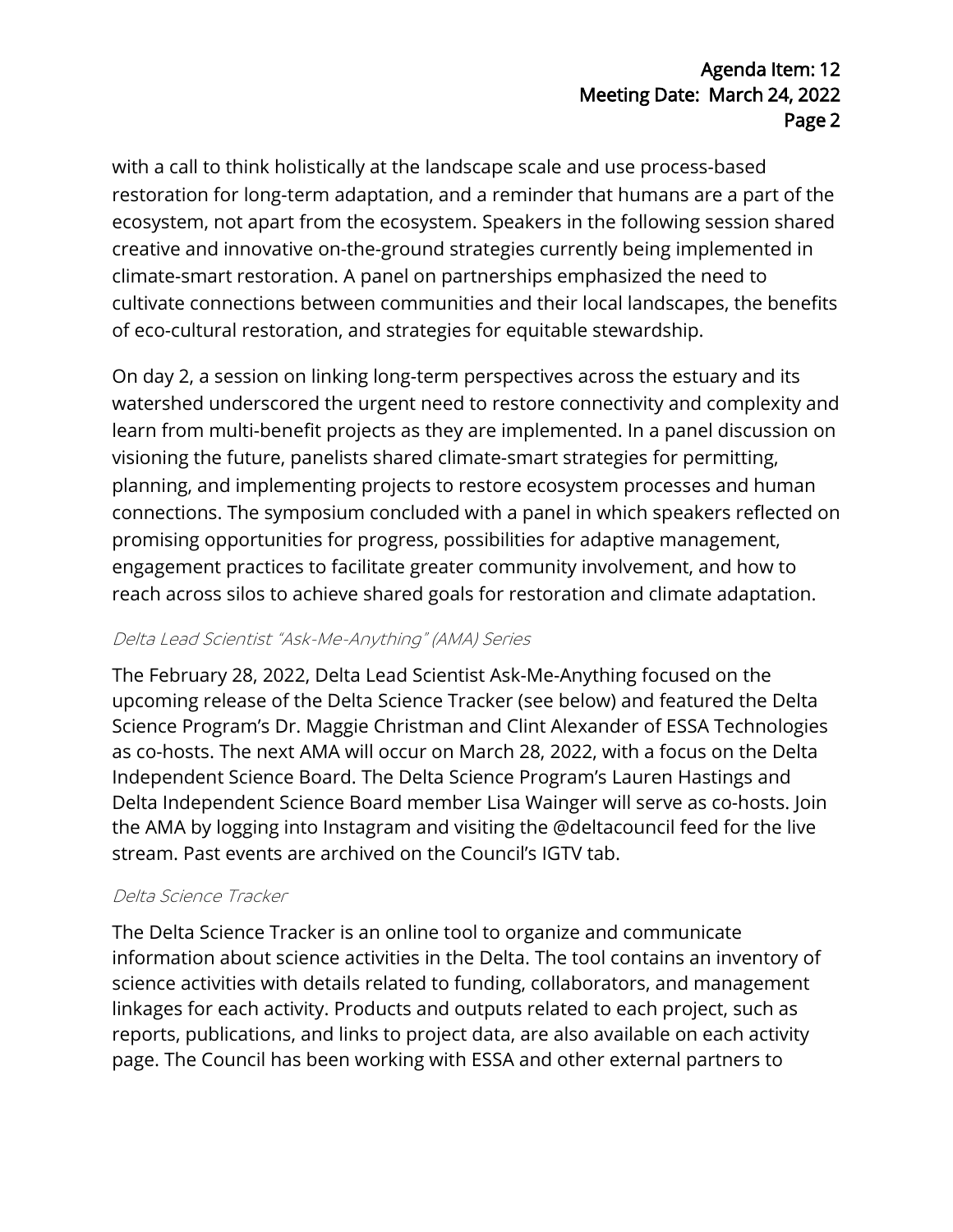design and create the platform, which is currently in the final stage of development and testing. A full public launch is anticipated for late spring 2022.

# ON YOUR RADAR

### Delta Governance Brown Bag Webinar Series

The first Delta Science Program Governance Brown Bag webinar took place on March 1, 2022, and focused on environmental governance and featured four panelists across academic and government settings: Councilmember and Sacramento County Supervisor Don Nottoli, Carl Wilcox (California Department of Fish and Wildlife), Mark Lubell (UC Davis), and Kaylee Allen (US Fish and Wildlife Service). The goal of this three-part brown bag webinar series is to foster discussion of the complex and multi-faceted governance of the Sacramento-San Joaquin Delta by featuring speakers from federal, State, local, and tribal governments. The series highlights collaborative partnerships between government and non-government entities and also features academic social scientists to speak on different social scientific frameworks that can be used to understand Delta governance.

The second webinar will take place on April 13, 2022, focusing on collaborative governance, highlighting how partnerships and decentralized structures and processes are used by government and non-government actors to influence decision-making.

Attendance is free, and registration is available at: [https://us06web.zoom.us/webinar/register/WN\\_35B-vRhyR4umt\\_90WQJylg](https://us06web.zoom.us/webinar/register/WN_35B-vRhyR4umt_90WQJylg)

### Interagency Ecological Program Workshop

The virtual Interagency Ecological Program (IEP) Workshop takes place on March 22-24, 2022, and features speakers, interactive training, poster sessions, and a mentoring luncheon, all intended to help support improved IEP monitoring and science. The emphasis for this year's workshop will be on early-career scientists and managers, with discussions led by and for those with newer roles.

The 2022 IEP Workshop program can be found on the IEP website: [https://iep.ca.gov/Public-Engagement/Annual-IEP-Workshop.](https://iep.ca.gov/Public-Engagement/Annual-IEP-Workshop) Those interested may also sign up for future email workshop announcements at this site.

Please direct any questions to the Workshop Co-chairs, Steven Culberson [\(steve.culberson@deltacouncil.ca.gov\)](mailto:steve.culberson@deltacouncil.ca.gov) or Christine Joab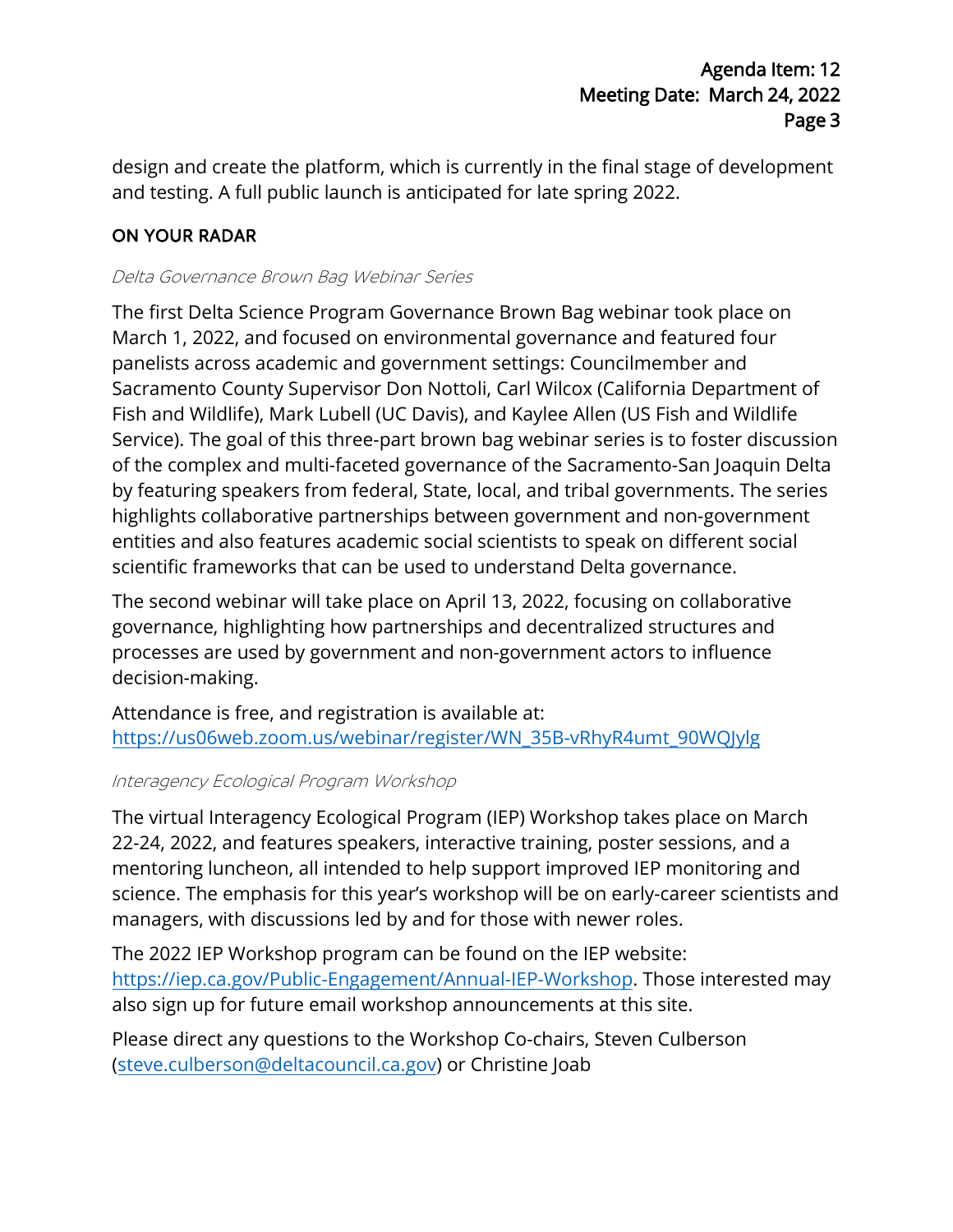[\(christine.joab@wildlife.ca.gov\)](mailto:christine.joab@wildlife.ca.gov). A workshop report will be provided in a future Lead Scientist's Report.

### Delta Science Fellows

The Delta Science Program and California Sea Grant released a request for applications for the 2022 class of Delta Science Fellows on January 25, 2022. Delta Science Fellowship awards provide Masters and Ph.D. students, along with postdoctoral researchers, with up to two years of research funding. This program pairs the next generation of Delta scientists with academic and community mentors to conduct critical science investigations targeting high-priority Delta issues identified in the 2022-2026 SAA. New this year is an increased emphasis on recruiting social science applicants, supported by separate review panels for social science and biophysical science applications. Notices of Intent (NOI) to apply were due on February 28, 2022. Applications from the 40 candidates who submitted an NOI are due April 20, 2022, and awards will be announced in June. Fellows will begin work in August/September 2022.

### Modeling Summit

The Delta Science Program is planning a Modeling Summit for late summer 2022. The summit aims to bring together members of the Delta science and modeling community to discuss the vision and identify the next steps toward the development of a modeling "collaboratory" for the Delta, a term used to describe a virtual center that facilitates the use, reproducibility, and transparency of models for planning and prediction of future conditions in the Delta. A collaboratory would enable easy integration of data with models, integration or linking of different models (e.g., flow, water quality, habitat, fish, economics), and the publication and visualization of model results. Implicit in the concept is building a community around modeling so that new users can gain help and insight from veteran users in the nuances and application of the models.

At the modeling summit, external partners will be invited to share "lessons learned" from similar collaboratories for other regions (e.g., Everglades, Chesapeake Bay). Additionally, there will be panel and breakout discussions to provide opportunities to establish collaborative partnerships and identify pilot efforts or projects that would have immediate use and benefit from collaboratory development. The expected outcomes of the summit include a refined plan to guide the development of the collaboratory and the identification of opportunities to create a proposal with which to pursue additional funding through competitive solicitations.